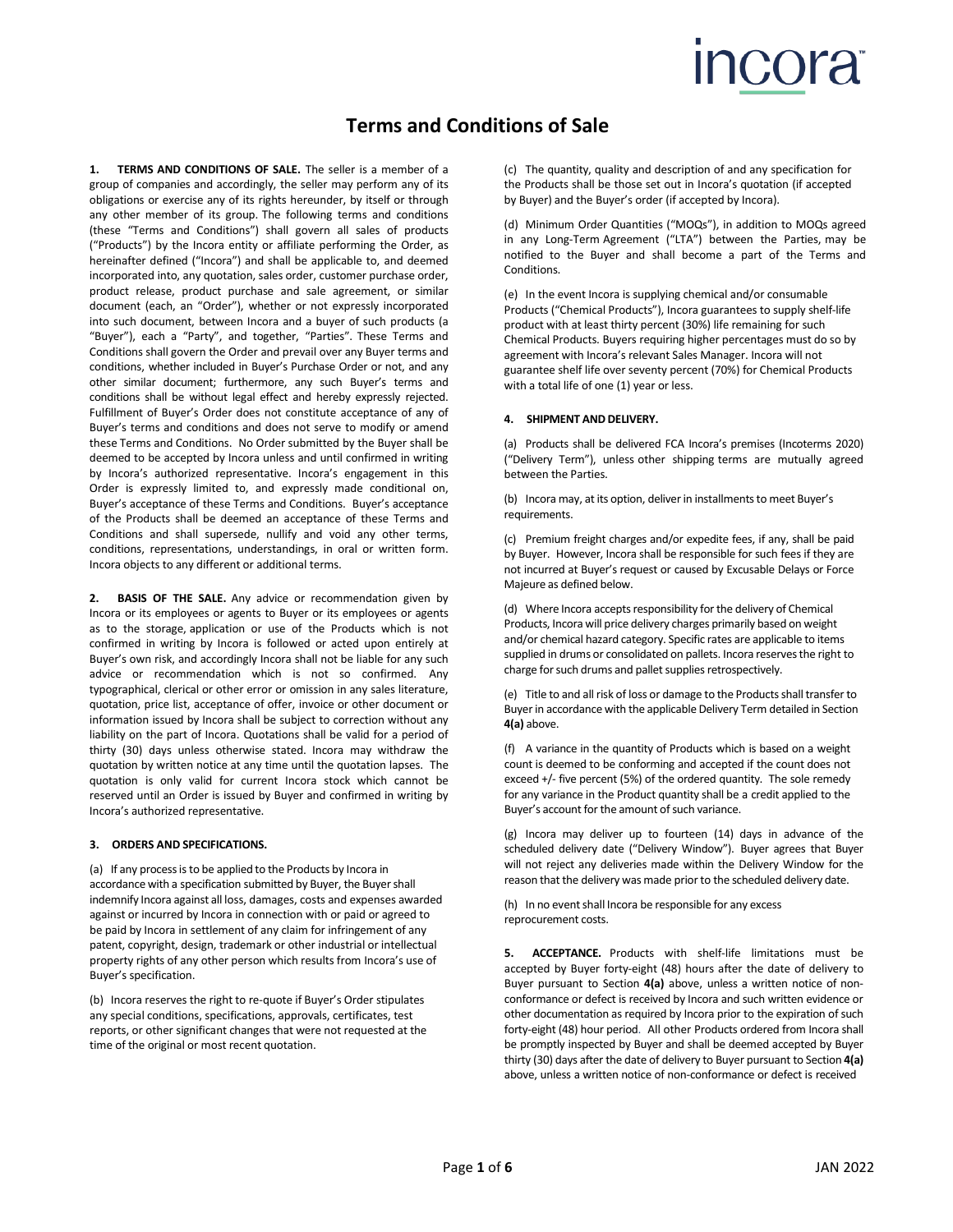## **COra**

### **Terms and Conditions of Sale**

by Incora and such written evidence or other documentation as required by Incora prior to the expiration of such thirty (30) day period. The Parties agree that damage to a container shall not be cause to reject a Product, provided that such damage has no significant impact on the Product.

**6. INVOICING AND PAYMENT.** In the event the Parties have not entered into an LTA, Incora reserves the right to require payment in advance of shipment at any time, and to limit, change or revoke credit facilities at any time. Unless otherwise specified by Incora, and if credit has been extended, Buyer shall pay all invoiced amounts due to Incora within net thirty (30) days after the date of invoice. Buyer shall communicate all invoice disputes to Supplier within fifteen (15) days from the receipt of invoice. The Parties shall work in good faith to resolve any disputes during such thirty (30) day period. In the event any item is not resolved during such period, all undisputed amounts will be paid by the due date. Any remaining disputes shall be resolved and paid within 15 days of the due date. In the event that any payment is not made when due, Incora reserves the right at its option to (i) impose interest on delinquent amounts at a rate of 1.5% per month or the maximum rate permitted by law, (ii) change delivery terms, (iii) reduce the payment time, (iv) reduce credit limits, (v) request specific guarantees (including but not limited to bank guarantees), (vi) suspend future shipments or immediately terminate the Order upon written notice to Buyer, (vii) set-off any credit or sum owed by Supplier to Buyer against any undisputed amounts owed by Buyer to Supplier, (viii) recover all costs of collection including without limitation reasonable attorneys' fees, or (ix) combine any of the above rights and remedies under this Agreement and at law. Buyer shall not withhold payment of any amounts due and payable by reason of any set-off of any claim or dispute with Supplier, whether relating to Supplier's breach or otherwise. In the event where a dispute exists between a conforming certification, meeting Buyer's required standards from an approved supplier, and secondary compliance testing results performed by Buyer or their agents, Buyer shall be required to accept the Product on a conditional basis until the disputed conditions are resolved between Buyer and Incora's supplier. Incora shall act on behalf of Buyer to facilitate the resolution but shall not be liable for the disputed value of the Product. Buyer's obligation to pay Incora in full shall not be waived with respect to the disputed value of the Product. All prices shall be expressed in, and payments hereunder shall be made with, United States dollars. Buyer's payments must include remittance details containing at least: Supplier's invoice number, Supplier's packing list number, payment currency, discounted amount, and the amount to apply to such invoice. Payments shall be in accordance with the "Remit to" field on the invoice. Supplier may apply any payment received from Buyer at its discretion against any obligation of Buyer to Supplier and may disregard Buyer's indication on any check or other form of payment.

**7. TAXES.** Taxes, which are applicable to the sale of Products (sales, use or excise tax, value added tax, duties and similar Product-based charges), imposed by any governmental authority are the responsibility of Buyer. If an exemption is available, Buyer shall provide the required exemption document(s) to Incora.

#### **8. PRODUCT WARRANTY.**

(a) Warranty applicable for hardware Products("Hardware Products").

(i) Incora warrants that it is capable of supplying the Hardware Products in accordance with the provisions of the Order. Incora further warrants, for a period of two (2) years after the date of delivery of Hardware Products to Buyer pursuant to Section **4(a)** above (the "Warranty Period"), that such Products conform to drawings and specifications agreed to at the time of the applicable Order and are free from defects in material and workmanship.

(ii) Incora shall not be responsible for any non-conformance to the foregoing warranty that is caused by: (i) handling, abuse, neglect or use of the Product following delivery pursuant to Section **4(a)** above, (ii) any modification, repair or maintenance of the Product not authorized by Incora in writing,(iii) improper packaging or installation of the Product by Buyer or its customers; (iv) failure to comply with Incora's standard return procedures, (v) normal wear and tear of the Product, or (vi) Excusable Delays or Force Majeure.

(iii) During the Warranty Period for Hardware Products specified in Section **8(a)(i)**, provided that Buyer complies with Incora's standard return procedures, Incora shall, at its own cost, repair or replace in its sole discretion, any Product that does not comply with the warranty set forth in this Section **8(a)**. If Incora determines in its reasonable discretion that the returned Product does not comply with such warranty, Incora shall pay the cost of all shipping and insurance of the noncomplying Product. All replacement Hardware Products shall be warranted for the remainder of the Warranty Period. If Incora promptly repairs or replaces a non-complying Hardware Product, then Buyer shall have no further claim against Incora based on breach of this warranty with respect to that particular non-complying Product.

(iv) FOR THE AVOIDANCE OF DOUBT, BUYER'S SOLE AND EXCLUSIVE REMEDY PURSUANT TO THIS SECTION **8(a)** SHALL BE TO EITHER (I) RETURN FOR CREDIT OR REFUND, OR (II) REQUIRE PROMPT CORRECTION OR REPLACEMENT OF ANY NON-COMPLYING HARDWARE PRODUCTS. EXCEPT AS SET FORTH IN THIS SECTION **8(a)**, INCORA MAKES NO OTHER WARRANTIES, WHETHER ORAL, WRITTEN, EXPRESS, IMPLIED, STATUTORY OR OTHERWISE, INCLUDING, BUT NOT LIMITED TO ANY IMPLIED WARRANTIES OF MERCHANTABILITY, FITNESS FOR A PARTICULAR PURPOSE OR NON- INFRINGEMENT. BUYER ACKNOWLEDGES AND AGREES THAT INCORA IS SELLING THE PRODUCTS ON AN AS IS WHERE IS BASIS, WITH NO WARRANTIES WHATSOEVER INCLUDING ANY WARRANTIES SET FORTH IN ANY OTHER DOCUMENT OTHER THAN THE EXPLICIT WARRANTIES SET FORTH INTHIS SECTION**8(a)**.

(b) Warranty applicable for tooling Products ("Tooling"), Chemical Products and electronic Products. Incora will, if so required by the Buyer, use commercially reasonable efforts to require its vendors of Tooling, Chemical Products and electronic Products to warrant that the Tooling, Chemical Products and electronic Products purchased will conform with those certain specifications requested by Buyer. To the extent reasonably possible, Incora will pass such warranties on to Buyer. Incora does not provide any express or implied Incora warranty with respect to Tooling, Chemical Products and electronic Products. Incora will perform in accordance with reasonable and customary industry practices prevailing at the time and at the place where performed. If, during performance, it is determined that there is a substantial and material error in Incora's performance as a result of reasonable and customary industry practices not having been met, Incora shall take such corrective action as may reasonably be necessary within the applicable Order, to substantially remedy the error. Buyer's failure to allow Incora to perform such remedial tasks as Incora may deem appropriate shall relieve Incora of its responsibility with respect to such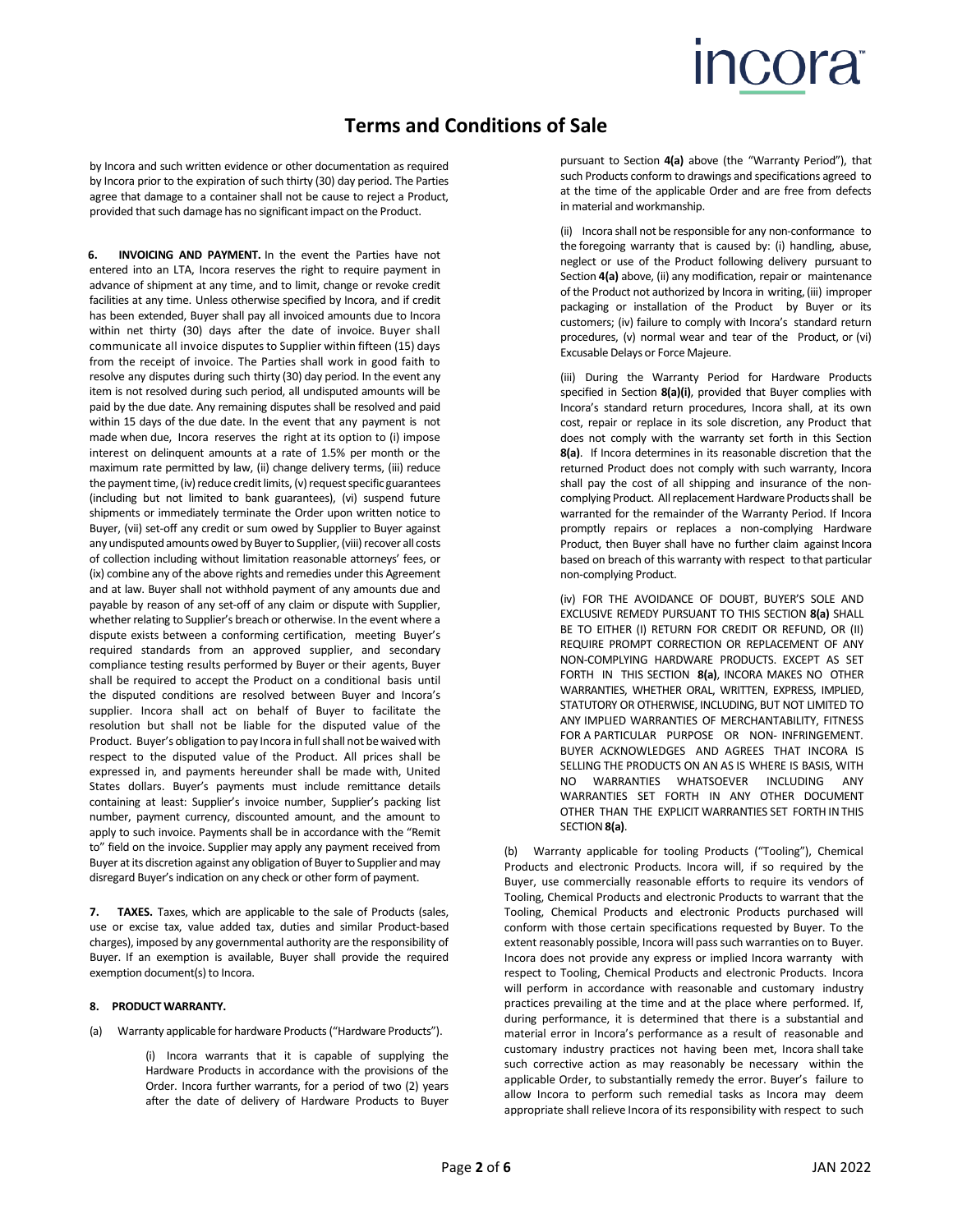# **INCORA**

## **Terms and Conditions of Sale**

error. INCORA MAKES NO WARRANTIES FOR TOOLING, CHEMICAL PRODUCTS OR ELECTRONIC PRODUCTS, WHETHER ORAL, WRITTEN, EXPRESS, IMPLIED, STATUTORY OR OTHERWISE, INCLUDING, BUT NOT LIMITED TO ANY IMPLIED WARRANTIES OF MERCHANTABILITY, FITNESS FOR A PARTICULAR PURPOSE OR NON-INFRINGEMENT.

**9. CANCELLATION, CHANGE OR TERMINATION.** Any cancellation, change or termination of an Order, in whole or in part, is subject to Incora's prior written consent, and may be subject to restocking and/or cancellation charges and/or equitable adjustment.

**10. EXCUSABLEDELAYSANDFORCEMAJEURE.** Each Party shall not be liable or responsible to the other Party, and shall not be deemed to have defaulted or breached this Agreement, for any failure or delay in performing any obligations of this Agreement when and to the extent such failure or delay is caused by or results from acts or circumstances beyond the reasonable control of the Party, including without limitation: strikes, boycotts, lockouts, labor disputes, embargoes, acts of God or nature, inability or delay in obtaining labor, products or reasonable substitutes thereof, governmental restrictions, governmental regulations, governmental controls including inability to obtain an export license, judicial orders, enemy or hostile governmental action, war or threat of war, civil commotion, terrorism, telecommunication breakdown or power outage, explosion, fire, flood, earthquake, hurricane, tornado or other casualty (each, an "Excusable Delay" or "Force Majeure"), then that Party's performance shall be excused. Any delay by a supplier of Incora shall not be deemed a delay or failure to perform by Incora. Buyer acknowledges that the aerospace industry, and, in particular, manufacturers or certain products critical to Buyer's programs, are subject to significant capacity limitations which are beyond the reasonable control of Incora, which may impact the supply of Products. In the event that a Buyer Force Majeure continues for a continuous period in excess of thirty (30) days, Incora shall be entitled to give notice in writing to Buyer to terminate the Order

**11. LIMITATION OF LIABILITY; INDEMNIFICATION.** IN NO EVENT WILL INCORA'S AGGREGATE, CUMULATIVE LIABILITY TO BUYER ARISING OUT OF OR RELATED TO THE ORDER EXCEED THE AGGREGATE PURCHASE PRICE OF PRODUCTS PURCHASED PURSUANT TO THE ORDER. INCORA SHALL NOT BE LIABLE FOR ANY INDIRECT, SPECIAL, INCIDENTAL, MULTIPLE, PUNITIVE, CONSEQUENTIAL DAMAGES, LOST PROFITS, LOSS OF REVENUES, USE, POWER OR BUSINESS GOODWILL, INCREASED EXPENSES OR BUSINESS INTERRUPTION ARISING OUT OF OR RELATED TO THE ORDER, EVEN IF THE POSSIBILITY OF SUCH DAMAGES HAS BEEN DISCLOSED IN ADVANCE BY BUYER OR COULD HAVE BEEN REASONABLY FORESEEN, AND NOTWITHSTANDING THE FAILURE OF THE ESSENTIAL PURPOSE OF ANY LIMITED REMEDY. THE FOREGOING LIMITATION APPLIES REGARDLESS OF WHETHER LIABILITY ARISES FROM BREACH OF CONTRACT, BREACH OF WARRANTY, NEGLIGENCE, STRICT LIABILITY, OR ANY OTHER FORM OF ACTION, INCLUDING AS A RESULT OF THE TERMINATION OF THE ORDER. As may be limited by certain provisions of the Order, Buyer hereby indemnifies and agrees to defend and hold harmless Incora and its affiliates, and its and their respective officers, directors, employees, customers and agents from and against any and all losses, damages, deficiencies, awards, assessments, judgments, fines, penalties, costs, injuries, settlements, liabilities and expenses arising out of the Order which result from Buyer's negligence or willful misconduct. Each Party shall carry commercial liability, property and workers' compensation insurance, and maintain such insurance in force to cover potential liabilities in types and limits as would be commercially reasonable in similar circumstances.

**12. PATENT INFRIGEMENT.** Upon written request of Buyer, Incora shall use commercially reasonable efforts to assign and transfer its Product

...

patent indemnification rights flowed down from its supplier and/or manufacturer to the Buyer. Incora does not and will not indemnify Buyer against third party claims that Product infringes any patent, trademark, trade secret, or copyright. THE REMEDIES OF BUYER PROVIDED IN THIS SECTION **12** ARE THE EXCLUSIVE REMEDIES AND IN LIEU OF, AND BUYER HEREBY WAIVES, ALL OTHER WARRANTIES (EXPRESS OR IMPLIED), INDEMNITIES, OBLIGATIONS AND LIABILITIES OF INCORA, AND RIGHTS AND REMEDIES OF BUYER AGAINST INCORA RELATING TO ANY INFRINGEMENT.

13. **ASSIGNMENT.** Buyer shall not assign or transfer the Order or any of its rights or delegate any of its obligations under the Order, whether by contract, operation of law, or otherwise, without the express prior written consent of Incora. Any purported assignment, delegation, or transfer in violation of this Section **13** will be null and void. No assignment or delegation relieves Buyer of any of its obligations under this Agreement. Subject to the foregoing, the Order in its entirety will bind each Party and its permitted successors and assigns.

**14. DISPUTE RESOLUTION.** The Parties shall attempt to resolve any dispute arising out of or relating to the Order promptly and in good faith. A Party shall provide written notice of the dispute to the other Party. Any dispute shall be referred to ascending levels of higher management. If the dispute is not resolved by the Parties within thirty (30) days from the date of the written notice, either Party may commence litigation in accordance with the relevant provisions set out in the Order. In no event shall Buyer commence any litigation arising out of or related to the Order more than one (1) year after the cause of action has accrued.

**15. APPLICABLE LAW; JURISDICTION.** In the event Incora is located in the European Union, the Order shall be governed by and construed according to the laws of England and Wales without reference to principles of conflicts of laws, and the Parties hereby submit to the exclusive jurisdiction of the courts of England. In the event Incora is not located in the European Union, the Order shall be governed by and construed according to the laws of the State of Texas without reference to principles of conflicts of laws, and the Parties hereby submit to the exclusive jurisdiction in the state and federal courts in Tarrant County, Texas. The United Nations Convention on Contracts for the International Sale of Goods does not apply to the Order.

**16. JURY TRIAL.** Each Party hereby irrevocably waives trial by jury in any suit, action or proceeding with respect to, or directly or indirectly arising out of, under or in connection with the Order or the transactions contemplated therein or related thereto (whether founded in contract, tort or any other theory). Each Party (i) certifies that no other Party or any other person has represented, expressly or otherwise, that such other Party or person would not, in the event of litigation, seek to enforce the foregoing waiver and (ii) acknowledges that it and the other Party hereto have been induced to enter into the Order by the mutual waivers and certifications in this paragraph.

**17. ENTIRE AGREEMENT.** Except as otherwise expressly agreed in a written and executed agreement, the Order constitutes the entire agreement between Buyer and Incora with respect to the subject matter hereof, and supersedes all prior or contemporaneous representations, understandings, agreements, or communications between Buyer and Incora, whether written or oral, relating to the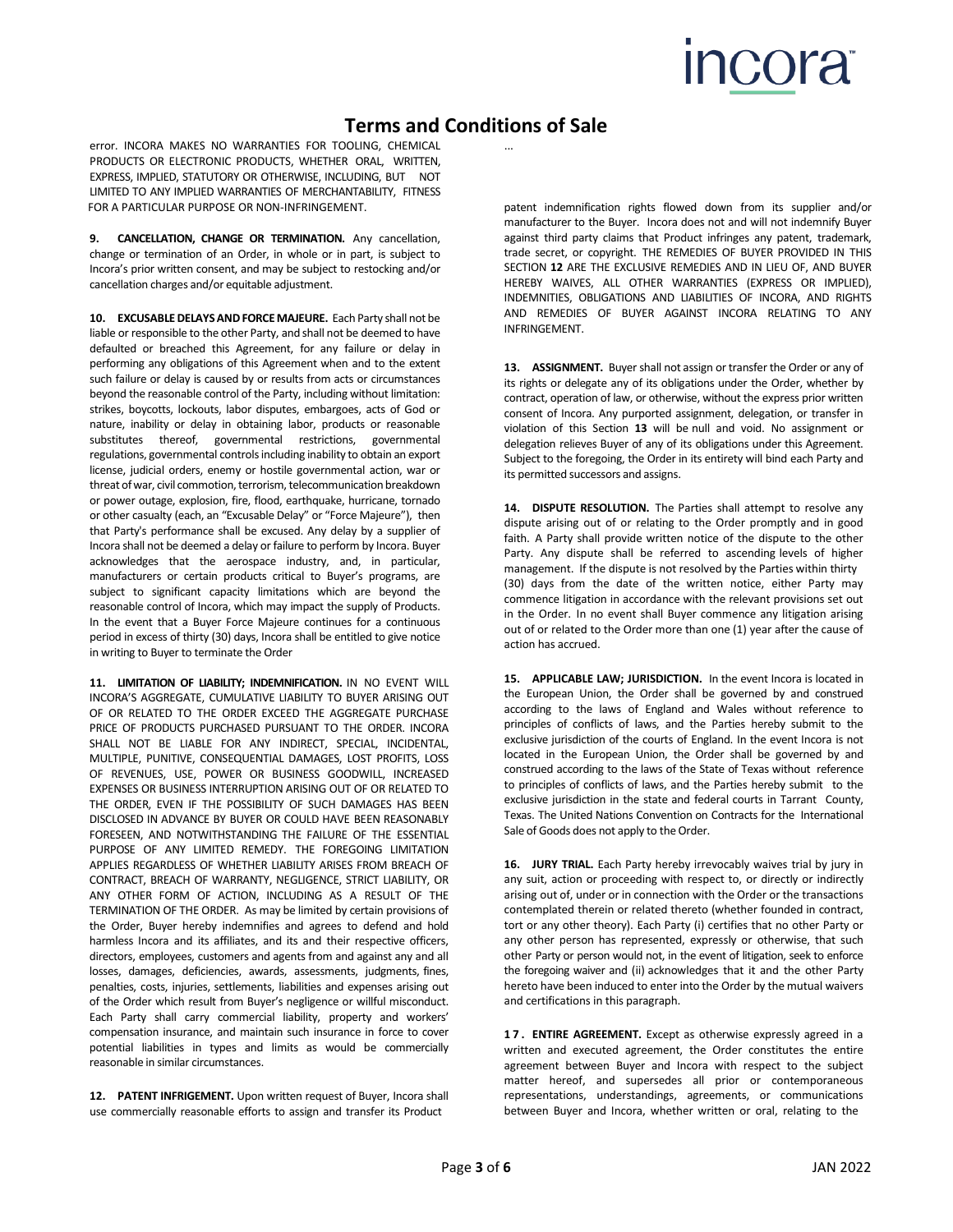

subject matter hereof. No amendment or modification of the Order shall be binding upon Incora unless set forth in a written instrument signed by Incora's duly authorized representative.

**18. CUMULATIVE REMEDIES**. The rights and remedies afforded to Incora pursuant to any provision of the Order are in addition to any other rights or remedies afforded by any other provision of the Order, by law, or otherwise.

**19. CONFIDENTIALITY.** All information disclosed by a Party to the other Party that a reasonable person would determine is confidential or proprietary, that is labeled as "confidential" or "proprietary" or, in the case of any oral or visual disclosures, confirmed as "confidential" or "proprietary" in writing within one month after the disclosure ("Confidential Information"), shall be maintained in confidence by the receiving Party using the same care and diligence that the receiving Party uses to protect its own Confidential Information, but in no case less than reasonable care. The receiving Party shall not disclose such information to any third person (other than any directors, officers, owners, shareholders, employees, agents, consultants, advisors, partners, affiliates or other representatives with a need to know such information in connection with the Order; provided that the receiving Party shall ensure that any such person is made aware of the provisions of this Section **19** and complies with the provisions hereof or otherwise agrees to confidentiality undertakings at least as burdensome as the provisions hereof) without the disclosing Party's prior written consent, and shall not use such information for any purpose other than the performance of its obligations or enforcing its rights under the Order. The receiving Party shall promptly return or destroy any such information upon disclosing Party's request. Completion or termination of an Order shall not affect obligations of non-disclosure and non-use arising under this Section **19**. The obligations contained in this Section 19 do not apply with respect to information (a) that is either in the public domain at the time of disclosure or becomes part of the public domain after disclosure other than through a breach of this Section **19**; (b) that is lawfully obtained from a third party who did not supply such information in breach of any duty of confidentiality owed to the disclosing Party; (c) which is developed independently by the receiving Party without reference to any information covered by this Section **19**, as supported by the receiving Party's written documentation; or (d) which is required to be disclosed by law or at the direction of any court or governmental authority. In the event that a receiving Party is required by law or the direction of any court or governmental authority to disclose any such information of the other Party, if permitted by applicable law, such Party shall promptly notify the other Party and use reasonable efforts to assist the other Party (at the other Party's expense) in preserving the confidentiality of such information consistent with applicable law.

#### **20. GENERAL.**

(a) Any reference in these Terms and Conditions to any provision of a statute shall be construed as a reference to that provision as amended, re-enacted or extended at the relevant time.

(b) The headings in these Terms and Conditions are for convenience only and shall not affect their interpretation.

(c) Any notice or communication permitted or required hereunder will be in writing. If any provision of the Order (including these Terms and Conditions) is held to be invalid or unenforceable for any reason by a court of competent jurisdiction, the remaining provisions will continue in full force without being impaired or invalidated in any way.

(d) A Party's failure to insist upon strict performance of any provision of

the Order, or to exercise any right provided for herein, shall not be deemed to be a waiver for the future of such provision or right, and no waiver of any provision or right shall affect a Party's right to enforce any other provision or right herein.

(e) When used in the Order, the term "including" means "including without limitation," unless expressly stated to the contrary. The language used in the document is deemed to be the language chosen by the Parties to express their mutual intent and no rule of strict construction shall be applied against a Party.

(f) In the event of a conflict between these Terms and Conditions and any other document, the order of precedence shall be as follows: (i) these Terms and Conditions, (ii) any written purchase and sale agreement between the Parties, (iii) drawings and specifications, and (iv) other mutually agreed to reference documents.

#### **21. COMPLIANCE WITH LAW.**

(a) **General:** Each Party shall comply with all applicable international, supranational (including European Union), national, federal, state, and local laws, statutes, rules, regulations, and ordinances. Buyer shall provide Incora any documents and support reasonably required by Incora to enable Incora to fulfill its obligations under this Section **21**.

(b) **Export Compliance:** The Parties understand that any Products, technical data, and software (if any) (collectively, "Items") and services delivered or provided by Incora to Buyer under the Order may be subject to the international, supranational, or national laws and regulations which regulate the export, re-export, transfer, or provision of such items, including but not limited to the provisions of (a) the Export Administration Act of 1979 (50 U.S.C. §§ 2401-2420) and the Export Administration Regulations (15 C.F.R. Parts 730-774) promulgated thereunder; (b) the Export Control Reform Act of 2018 and any regulations implemented thereunder; (c) the Arms Export Control Act of 1976 (22 U.S.C. §§ 2751- 2779) and the International Traffic in Arms Regulation (22 C.F.R. Parts 120-130) promulgated thereunder; (d) EU Council Regulation (EC) 428/2009 (as amended); (e) the UK Export Control Act 2002 the UK Export Control Order 2008 and any other orders issued pursuant to the Export Control Act 2002 and (f) embargoes, economic sanctions and all other applicable laws and regulations (hereinafter, "Export Control Laws"). Buyer agrees to comply with all applicable Export Control Laws with respect to the use, export, re-export, or transfer of Items or services under this Agreement and shall obtain the required permits or authorizations from the applicable government authorities.

Buyer shall provide Incora with the export classification applicable to any technical data Buyer transfers to Incora under this Order. Additionally, Buyer shall furnish to Incora any information required (i.e., end-use, enduser, end-destination, etc.) for export licenses or permits which Incora must obtain for the delivery of Items to Buyer; any failure or delay in Incora's performance resulting from Buyer's failure to provide such information shall constitute an Excusable Delay.

Buyer warrants that neither the Buyer or any parent, subsidiary or affiliate of the Buyer is included on any of the restricted party lists maintained by the U.S. Government or any other governments, including but not limited to the Specially Designated Nationals List, Denied Parties List, or the consolidated list of asset freeze targets designated by the United Nations, European Union, and United Kingdom. The Buyershall immediately notify Incora if the Buyer or its parent, any subsidiary or affiliates are added to one of these lists or if any of its trade privileges are denied, suspended, or revoked in whole or in part by the applicable authorities.

Supplier will not be liable to Buyer for failure to provide Items or services as a result of any government actions that impact Supplier's ability to perform, including: (1) refusal to grant or cancellation of any required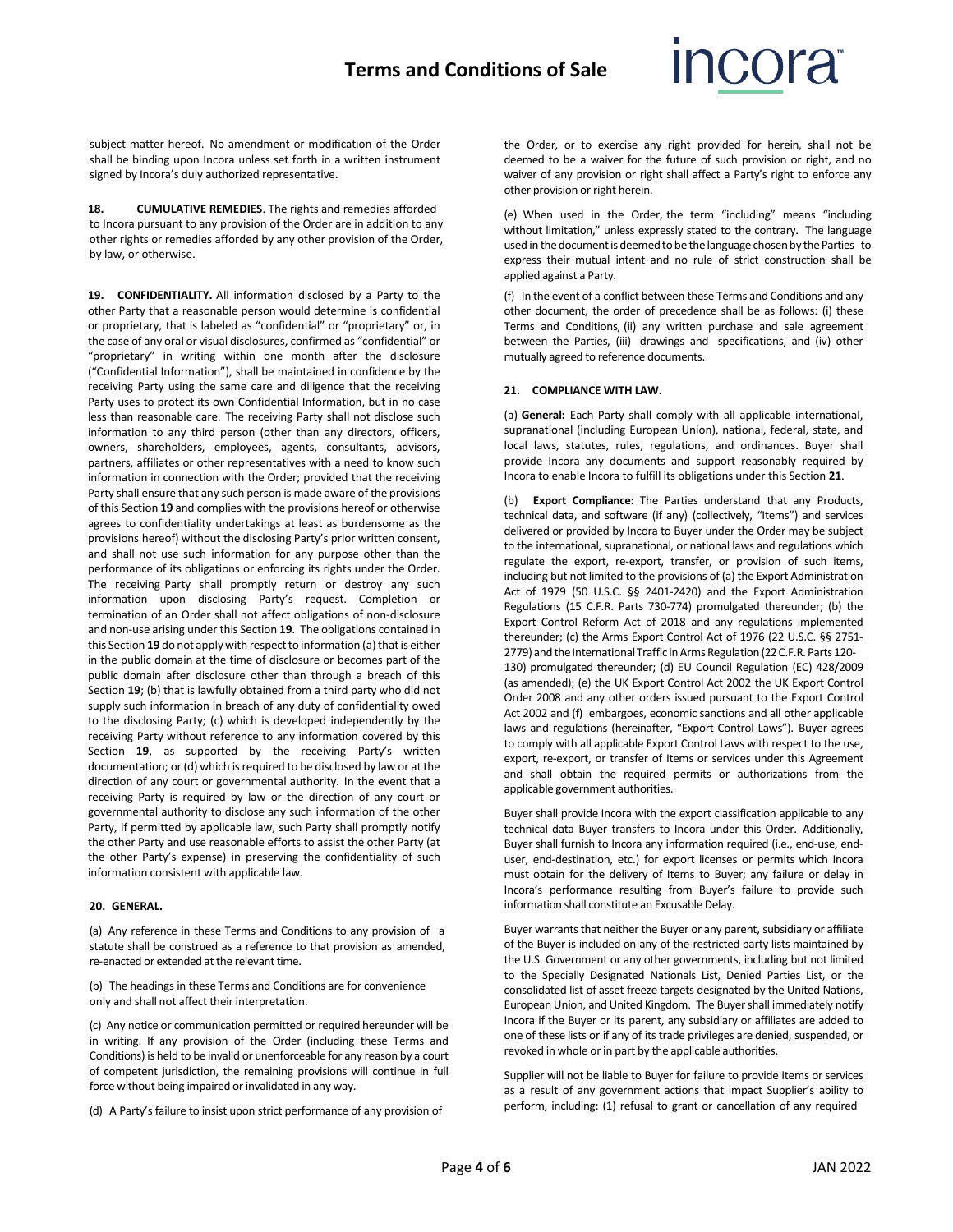### **Terms and Conditions of Sale**

## **Incora**

government authorization; (2) any subsequent interpretation of Export Control Laws made by the applicable government after the date of any Order or commitment; or (3) delays due to Buyer's failure to comply with Export Control Laws.

(c) **Anti-Corruption:** The Parties to this Order are committed to compliance with the laws of the jurisdiction where work will be performed as well as the laws of other countries that are, or may be, of potential relevance, including all laws applicable to one or both of the Parties relating to bribery, money laundering and/or corrupt payments, such as the U.S. Foreign Corrupt Practices Act (the "FCPA"), the UK Bribery Act of 2010 (the "UK Bribery Act") and other applicable anticorruption laws (together with the FCPA and the UK Bribery Act, the "Anti-Corruption Laws"). Accordingly, the Parties hereby represent and warrant that:

> (i) The Parties are now in compliance with the Anti-Corruption Laws of any other countries or jurisdictions that are applicable to the transactions contemplated herein and will remain in compliance with all such laws for the duration of this Order. The provisions of this Order and the transactions contemplated thereby, including the compensation of the Parties, are legal and binding under the laws of the relevant jurisdictions, including, without limitation, all applicable Anti-Corruption Laws.

(ii) The Parties have not taken and will not take any actions in furtherance of an offer, payment, promise to pay or authorization of the payment or giving of money, or anything else of value, to any government official (including any officer or employee of a domestic or foreign government or government-controlled entity or of a public international organization, or any person acting in an official or representative capacity for or on behalf of any of the foregoing, or any political party or official thereof, or candidate for political office, or legislative, administrative or judicial officials whether or not elected or appointed, all of the foregoing being referred to as("Public Officials") or to any other person while knowing that all or some portion of the money or value will be offered, given or promised to a Public Official for the purposes of obtaining or retaining business, an advantage in the conduct of business or securing any improper advantage.

(iii) The Parties have not taken and will not take any actions in furtherance of an offer, payment, promise to pay or authorization of the payment or giving of, or a request or acceptance of, money or anything else of value, to or by any other person (whether or not a Public Official) while knowing that all or some portion of the money or value offered, given or promised to such other person is for the purpose of securing the improper performance of that person's function or misuse of that person's position.

(iv) No part of the payments received by either Party, directly or indirectly, will be used for any purpose which would cause a violation of the laws of any applicable jurisdiction including any applicable Anti-Corruption Laws.

(v) Neither Buyer nor any owner, partner, officer, director or employee of Buyer or of any affiliate company of Buyer is or will become a Public Official during the term of Order without prior written notice to Incora.

(vi) Buyer will abide by the general principles and spirit of Incora's Global Anti-Corruption Policy, and acknowledges

receipt of such Policy.

(d) In connection with the foregoing representations and warranties, the Parties further agree as follows:

> (i) Any payments due to Buyer under this order will be made by check or bank transfer, and no payments will be made in cash or bearer instruments. No payments that are owed to Buyer hereunder will be made to a third party instead, and all payments will be made to accounts maintained by Buyer in accounts maintained in the jurisdiction where Buyer is located.

> (ii) Incora may terminate this Order immediately upon written notice in the event that it concludes, in its sole opinion, that Buyer has breached any representation or warranty under Section **21(c)** above or that a breach is substantially likely to occur unless this Order is so terminated.

> (iii) Buyer will keep accurate books and records that reflect all transactions completely and accurately and in reasonable detail in connection with its services to be performed under this Order and will make such books and records available to the auditors for Incora if requested. Buyer will fully cooperate in any audit that may be conducted.

> (iv) As required by Incora, Buyer, senior managers of Buyer, and any employees, promoters or third parties who interact with Public Officials or private sector counterparties on behalf of Buyer will sign an annual certification of compliance with the FCPA, the UK Bribery Act and other applicable anti-corruption laws.

### **22. DATA PROTECTION**

In the event Incora is located in the European Union, this Section 22 applies to the Order.

"**Applicable Data Protection Laws**" means the General Data Protection Regulation 2016/679 (GDPR) once it takes effect and any law, statute, declaration, decree, directive, legislative enactment, order, ordinance, regulation, rule or other binding instrument of any European member state where the parties have a presence which implements the European Directive (95/46/EC), the e-Privacy Directive (2002/58/EC) and the GDPR (in each case as amended, consolidated, re-enacted or replaced from time to time);

The terms "**personal data**" and "**process**" shall have their meanings given to them in theGDPR.

Each party shall comply with all Data Protection Laws when processing personal data arising out of this Order.

Where personal data is shared by the Buyer with Incora, Buyer shall ensure such disclosure is in compliance with Applicable Data Protection Laws and that there is no prohibition or restriction which could:

> (i) prevent or restrict it from disclosing or transferring the personal data to Incora;

> (ii) prevent or restrict Incora from disclosing or transferring personal data to its affiliates, subcontractors, vendors, credit reference agencies and competent authorities in order to provide the Products; and